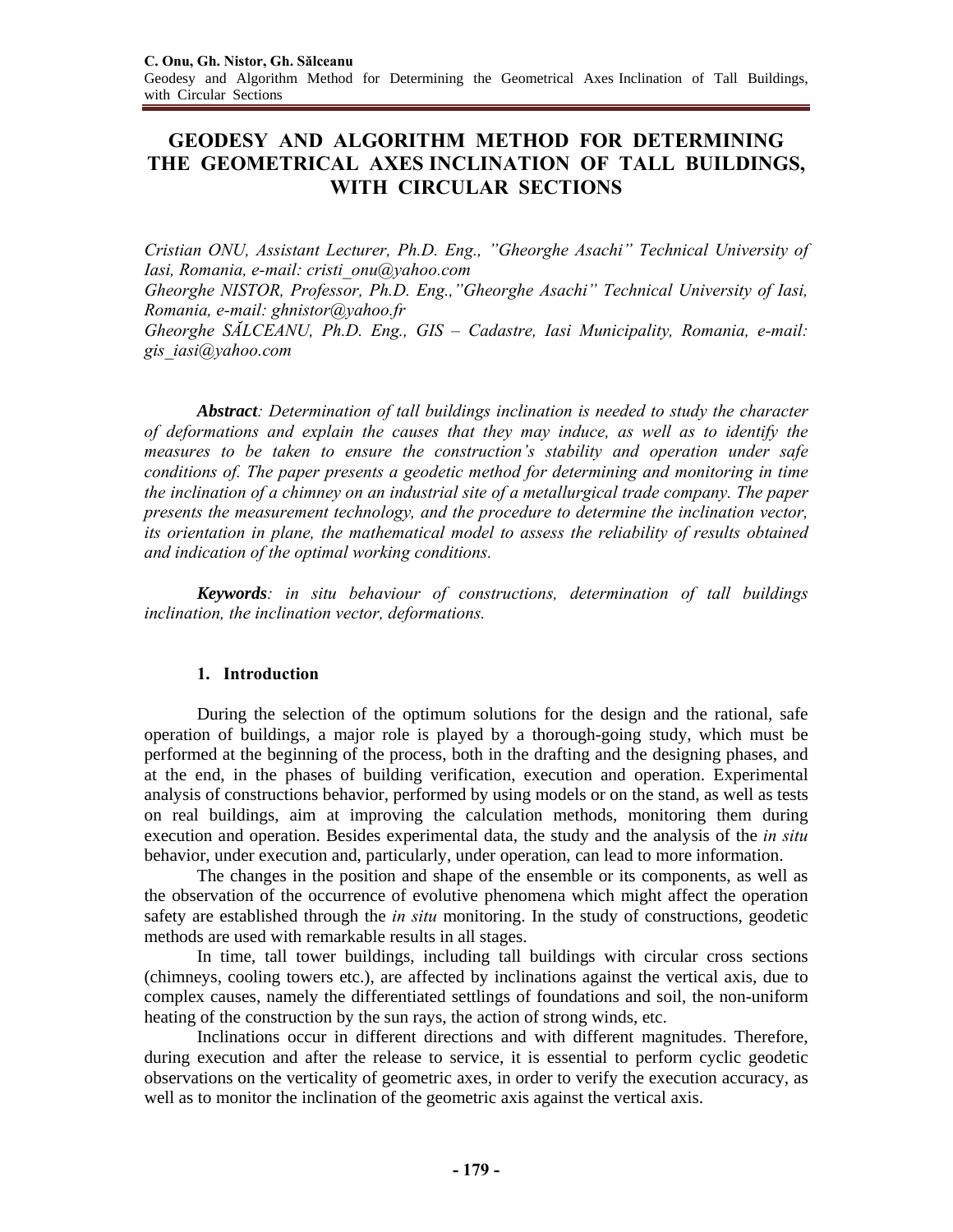# **2. Cyclic determination of the chimney inclination by linear and angular geodetic measurements, as against a basis of fixed length**

This paper presents a method for the cyclic determination of the chimney inclination by means of linear and angular geodetic measurements as against a basis of fixed length, placed at distances of 50 to 200 m from the building, in accordance with the actual conditions in the area [3]. The ends of the basis, represented by the points A and B (Figure 1 - vertical plane), are placed on solid grounds and outside the influence area of the building. These points have been materialized by metallic bolts (lathe processed bolt lags, at the upper part); if monitored for a longer period of time, the materialization can be also realized with small reinforced concrete marks, ensuring thus their protection between the cycles of measurements.

Since after the execution it is virtually impossible to materialize the control points, for example points P and Q, on the chimney generator at its lower part and especially at its upper part, these points are identified on the chimney surface. As against these points, the visas will be given as tangents to the chimney, to the right and to the left (Figure 1 - horizontal plane), from the station points A and B  $(P_s, P_d, Q_s, Q_d$  etc.).

After the materialization of the end points A and B, the basis length,  $AB = b$ , was measured electronically several times in both directions, by means of a Leica TCR 405 high performance total station, considering the mean of the determinations as the final value. It must be mentioned that the basis length is chosen so that the angle between the visas from the station points to the points on the chimney should be approximately a right angle.

The angular values of the azimuthal directions were measured from each station point by means of a high performance total station, using the simple method in both positions of the field glass, considering the average values of the positions (Tables 1 and 4). The reference visa was given towards the opposite point of the basis, then the measurements to the points tangential to the chimney to the left and to the right, in the lower and upper parts, were performed.

After the compensation of the azimuthal measurements in the station points, the horizontal angles  $\alpha_p$ ,  $\alpha_q$  and  $\beta_p$ ,  $\beta_q$ , were measured from the basis and from the upper part (Tables 2 and 5), angles which materialize the directions/straight lines at whose intersection there are the centres of the circular sections of the chimney, using the following formulas:

$$
\alpha_{P} = \frac{1}{2}(P_{s} + P_{d}), \alpha_{Q} = \frac{1}{2}(Q_{s} + Q_{d})
$$
\n(1)

$$
\beta_P = \frac{1}{2} (P_s + P_d), \ \beta_Q = \frac{1}{2} (Q_s + Q_d), \tag{2}
$$

If the geometrical axis of the chimney is vertical, points P and Q will be situated on the same vertical; therefore the following equations of the horizontal angles between the fixed basis and the direction to the centres of the circular sections from the basis and from the top can be established:

$$
\alpha_p = \alpha_Q , \ \beta_p = \beta_Q . \tag{3}
$$

If the horizontal angles between the fixed basis  $\overline{AB}$  and the directions to the points from the basis and from the upper part of the chimney,  $\overline{AP}$ ,  $\overline{AQ}$ ,  $\overline{BP}$  and  $\overline{BQ}$ , are not equal,  $\alpha_p \neq \alpha_Q$  and  $\beta_p \neq \beta_Q$ , it means that the geometrical axis of the chimney is tilted against the vertical axis. The may be caused due to (or during) the construction process, when it is determined at the end of the construction works and the structure's release to service, or it may occur after a certain period of time, owing to the interaction between the chimney and the foundation ground, to the regime of the groundwater and to other causes.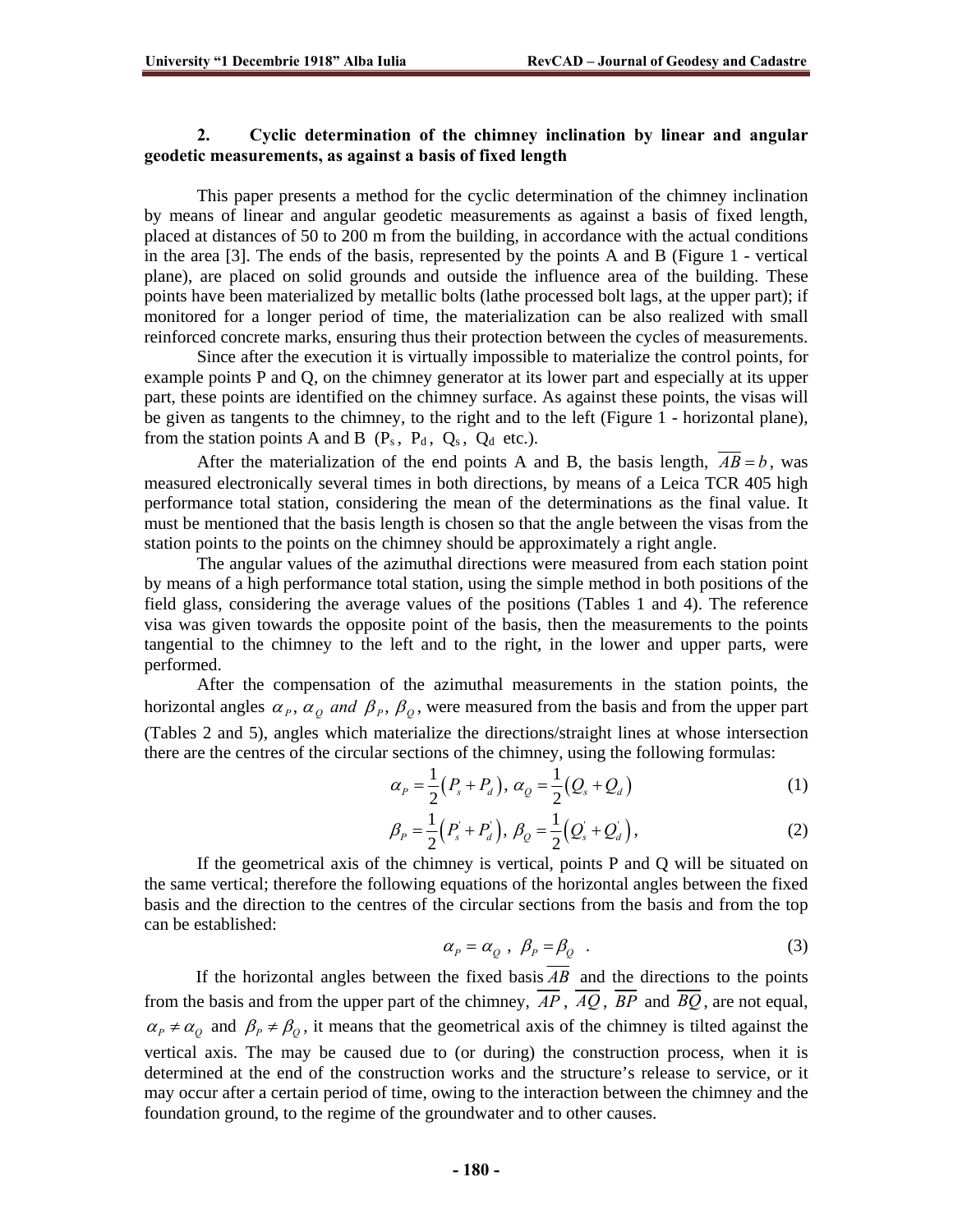

Fig. 1. Determination of the chimney inclination vector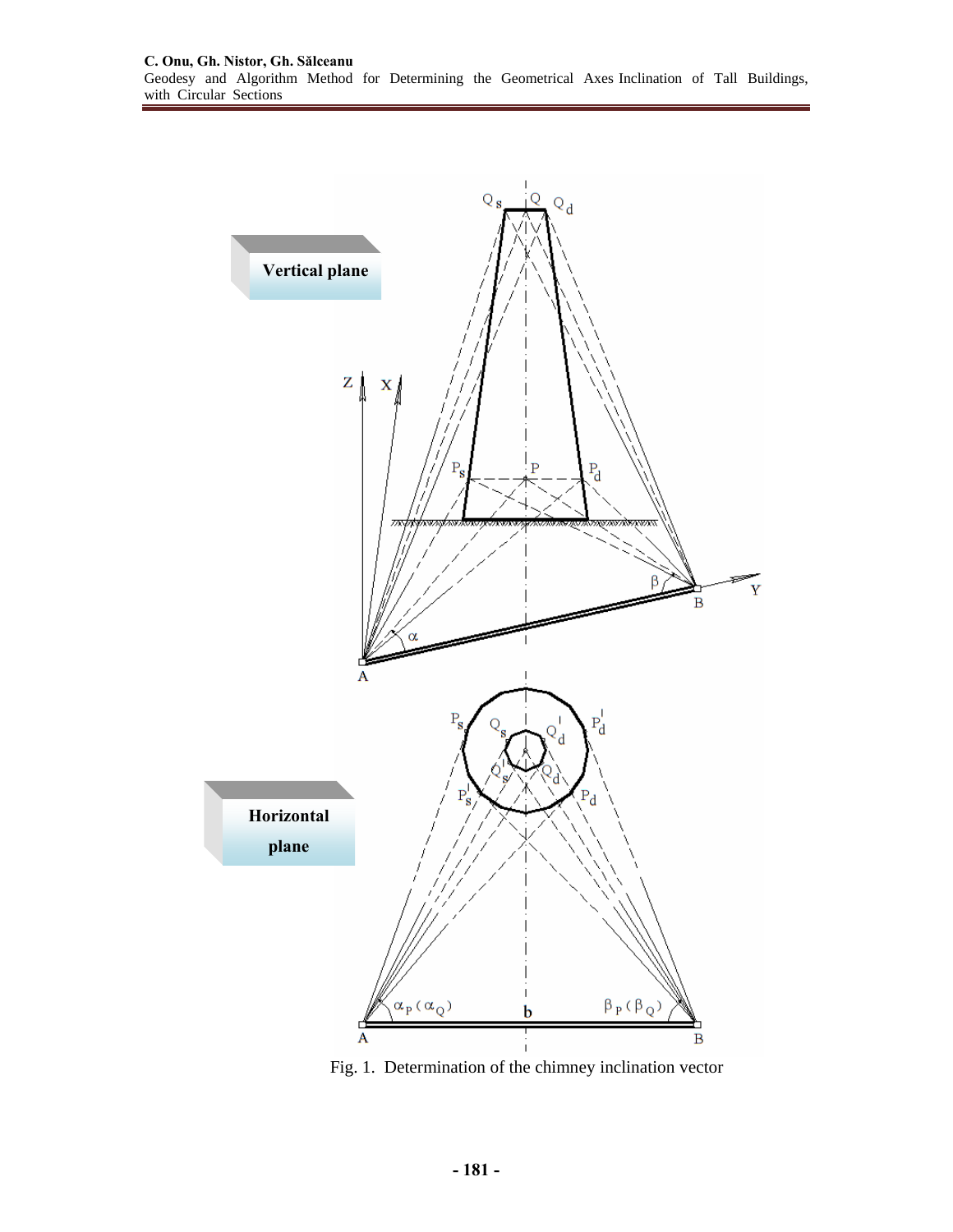The determination of the components of the chimney inclination vector using the Gh. Nistor method [1] has been performed in direct accordance with the differences between the horizontal angles, measured from the station points

$$
\Delta \alpha^{cc} = \alpha_Q - \alpha_P , \ \Delta \beta^{cc} = \beta_Q - \beta_P , \qquad (4)
$$

in a system of rectangular in plane axes, with the origin in point A, in which Y-axis coincides with the basis of fixed length, using the following relations:

$$
\Delta X = K_2 \cdot \Delta \alpha^{cc} + L_2 \cdot \Delta \beta^{cc}
$$
 (5)

$$
\Delta Y = -K_1 \cdot \Delta \alpha^{cc} + L_1 \cdot \Delta \beta^{cc} \quad . \tag{6}
$$

In the above relations the following physical quantities were calculated:

$$
G = b / \rho^{cc} \sin^2(\alpha_p + \beta_p)
$$
 (7)

$$
K_2 = G \sin^2 \beta_P, \quad L_2 = G \sin^2 \alpha_P \tag{8}
$$

$$
K_1 = G \sin \beta_P \cos \beta_P, \ \ L_1 = G \sin \alpha_P \cos \alpha_P \ . \tag{9}
$$

The physical quantities  $K_1$ ,  $L_1$ ,  $K_2$  and  $L_2$  are calculated on the basis of measured horizontal angles between the fixed basis and the directions to the points from the building basis, using the relations (8) and (9), the results being listed in Tables 2 and 5, and, in Tables 3 and 6 respectively, with a changed sign. When monitoring the inclination for a longer period of time, these physical quantities remain constant for all the cycles of measurements, while the only variables being the angular differences,  $\Delta \alpha^{cc}$  and  $\Delta \beta^{cc}$ . It is worth mentioning that, in relations (5) and (6), the angular differences are expressed directly in centesimal / hexadecimal seconds, because the modulus of transformation in radians was introduced in the dimensions of the constants ( $\rho^{cc} = 636620 \frac{cc}{\rho} = 206265$ ).

 The vector size is calculated by means of the inclination vector components, by the following relation:

$$
L = \sqrt{\Delta X^2 + \Delta Y^2}
$$
 (10)

and its in plane orientation, in keeping with X-axis, resulting thus:

$$
\theta_L = \arctg\left(\frac{\Delta Y}{\Delta X}\right), \text{ where } \theta \in [0, 2\pi] . \tag{11}
$$

Based on the angular differences between the directions to the sections centres,  $\Delta \alpha^{cc}$  *and*  $\Delta \beta^{cc}$ , and on the constants sizes, in Tables 3 and 6 the magnitudes of components Δ*X* and Δ*Y* were calculated using the relations (5) and (6). Finally, the linear size of the chimney inclination vector and its in plane orientation (Tables 3 and 6) were calculated using the relations (10) and (11), obtaining thus the following values:

- For the initial cycle, 05.09.2007:  $L_1 = 117.55$ mm,  $\theta_L = 28^8$ , 02.
- For the current cycle, 12.10.2007:  $L_2 = 119.81$  mm,  $\theta_L = 28^8$ , 01.

When monitoring the chimney inclination for a longer period of time, by means of formulae (5), (6), (10) and (11), one can either calculate the total inclination vectors, when the angular differences are between the current and the initial cycles, or the partial vectors, resulting between two conjugated cycles, the previous one and the current one.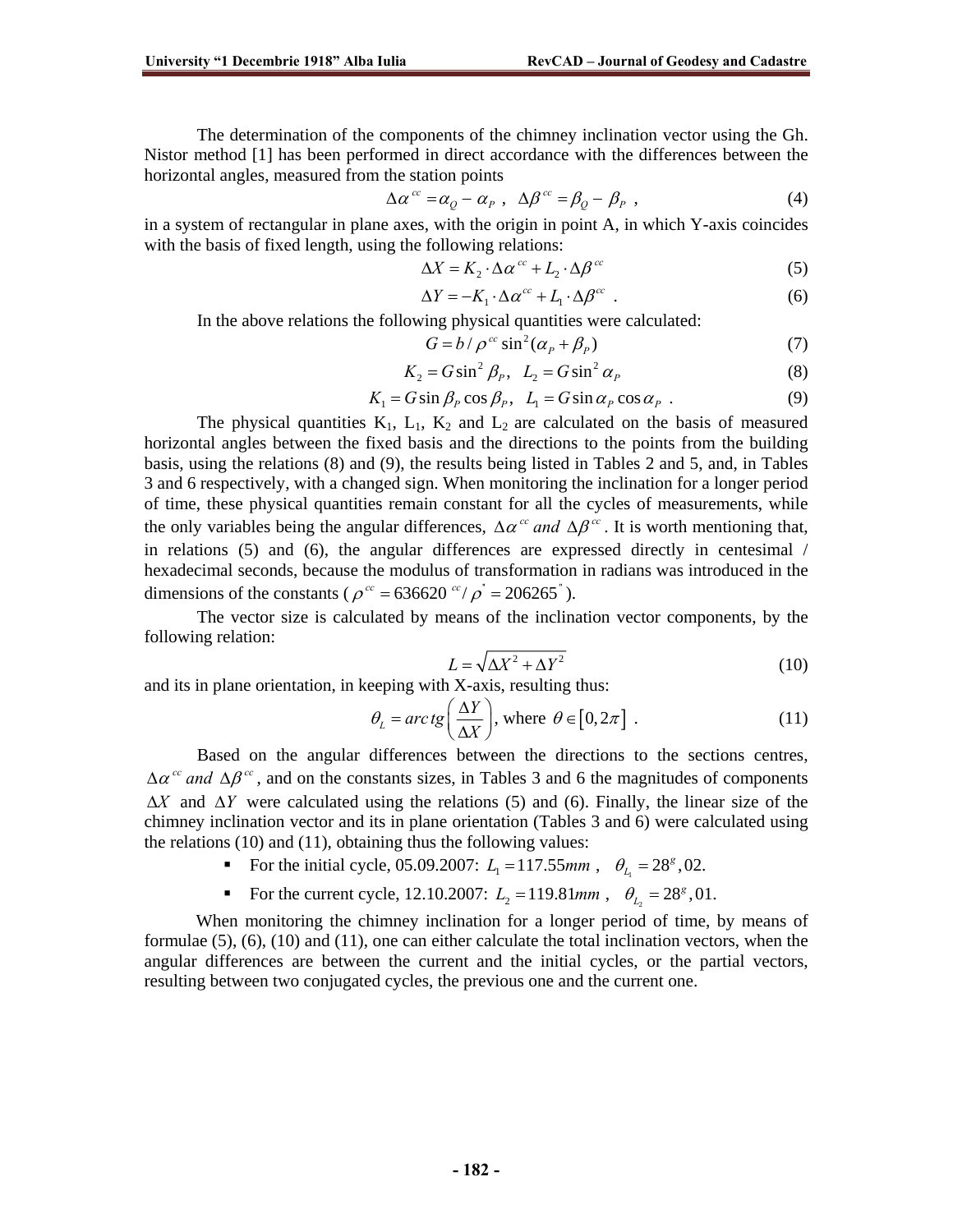Table 1. The cycle on 05.09.2007 - azimuthal directions

|  | <b>Station</b> | Target | Azimuthal directions   Mean of the |                          |           | <b>Station</b> | Target |          |                          | Azimuthal directions   Mean of the |
|--|----------------|--------|------------------------------------|--------------------------|-----------|----------------|--------|----------|--------------------------|------------------------------------|
|  | point          | point  |                                    | Position I   Position II | positions | point          | point  |          | Position I   Position II | positions                          |
|  | Α              |        | 23.1301                            | 223.1295                 | 23.1298   | B              |        | 356.9675 | 156,9663                 | 356,9669                           |
|  |                | S down | 344.4451                           | 144,4435                 | 344.4443  |                | S down | 4.4559   | 204.4600                 | 4.4580                             |
|  |                | S up   | 345.1867                           | 145.1883                 | 345.1875  |                | S up   | 5.1836   | 205.1863                 | 5.1850                             |
|  |                | D down | 352.5367                           | 152.5354                 | 352.5361  |                | D down | 10.7134  | 210.7113                 | 10.7124                            |
|  |                | D up   | 351.8059                           | 151.8115                 | 351.8087  |                | D up   | 10.2598  | 210.2628                 | 10.2613                            |

| Table 2. The determination of the constant |  |
|--------------------------------------------|--|
|--------------------------------------------|--|

| <b>Station</b> | Control | Azimuthal  | $\alpha$         | $sin \alpha$        | $\cos \alpha$       | $b$ (mm)          | <b>Constants sizes</b> |        |        |        |  |
|----------------|---------|------------|------------------|---------------------|---------------------|-------------------|------------------------|--------|--------|--------|--|
| point          | Point   | directions |                  | $sin \beta$         | $cos \beta$         | $p$ <sup>cc</sup> | $K_1$                  | $L_1$  | $K_2$  | $L_2$  |  |
|                |         |            | $\alpha + \beta$ | $sin(\alpha+\beta)$ | $cos(\alpha+\beta)$ | $G$ (mm)          |                        |        |        |        |  |
|                | D       | 348.4902   | 74.6396          | 0.921698            | 0.387907            |                   |                        |        |        |        |  |
| Α              | Q       | 348.4981   | 50.6183          | 0.713940            | 0.700207            | 50888.5           |                        |        |        |        |  |
|                | Sum     |            | 125.2579         | 0.922322            | $-0.386423$         | 636620            | 0.0470                 | 0.0336 | 0.0479 | 0.0798 |  |
|                | P       | 7.5852     | 74.6317          | 0.921650            | 0.388022            | 0.0940            |                        |        |        |        |  |
| в              | Q       | 7.7231     | 50.7562          | 0.715456            | 0.698658            |                   |                        |        |        |        |  |
|                | Sum     |            | 125.3879         | 0.921531            | $-0.388306$         |                   |                        |        |        |        |  |

| Table 3. The determination of the inclination vector and its orientation |  |  |
|--------------------------------------------------------------------------|--|--|
|                                                                          |  |  |

| Control | $\alpha$ | $\Delta \alpha$ <sup>cc</sup> |         | $\Delta \beta$ <sup>cc</sup> |           |        | <b>Constants sizes</b> |        | Vector components |            |          | Value of the horizontal |  |
|---------|----------|-------------------------------|---------|------------------------------|-----------|--------|------------------------|--------|-------------------|------------|----------|-------------------------|--|
| point   | $\alpha$ |                               |         |                              | (KI)      | Ll     | K <sub>2</sub>         | L2     | $\Delta X$        | $\Delta Y$ |          | displacement            |  |
| D       | 74.6396  |                               | 50.6183 |                              |           |        |                        |        |                   |            |          |                         |  |
| Q       | 74.6317  |                               | 50.7562 |                              | $-0.0470$ | 0.0336 | 0.0479                 | 0.0798 | 106.35            | 50.08      | 117.55   | 28.02                   |  |
|         |          | $-79.25$                      |         | 1379.75                      |           |        |                        |        |                   |            |          |                         |  |
|         |          |                               |         |                              |           |        |                        |        |                   |            | $L$ (mm) | $\theta_L(g)$           |  |

Table 4. The cycle on 12. 10. 2007 - azimuthal directions

|  | <b>Station</b> | Target | Azimuthal directions   Mean of the |                          |           | <b>Station</b> | Target |          |                          | Azimuthal directions   Mean of the |
|--|----------------|--------|------------------------------------|--------------------------|-----------|----------------|--------|----------|--------------------------|------------------------------------|
|  | point          | point  |                                    | Position I   Position II | positions | point          | point  |          | Position I   Position II | positions                          |
|  |                |        | 16.0662                            | 216.0644                 | 16.0653   | B              |        |          | 337.8894   137.8904      | 337.8899                           |
|  |                | S down |                                    | 337.3683   137.3649      | 337.3666  |                | S down |          | 385.3787   185.3762      | 385.3775                           |
|  |                | S up   |                                    | 338.1180   138.1103      | 338.1142  |                | S up   | 386.1080 | 186.1090                 | 386.1085                           |
|  |                | D down | 345.4784                           | 145.4803                 | 345.4794  |                | D down | 391.6329 | 191.6339                 | 391.6334                           |
|  |                | D up   |                                    | 344.7463   144.7496      | 344.7480  |                | D up   |          | 391.1849   191.1823      | 391.1836                           |

| Table 5. The determination of the constants |
|---------------------------------------------|
|---------------------------------------------|

| <b>Station</b> | Control | Azimuthal  | α                | $sin \alpha$        | $cos \alpha$        | $b$ ( $mm$ )               | Constants sizes |        |                |        |  |
|----------------|---------|------------|------------------|---------------------|---------------------|----------------------------|-----------------|--------|----------------|--------|--|
| point          | Point   | directions |                  | sin B               | $cos \beta$         | $\mathbf{p}^{\mathsf{cc}}$ | $K_1$           | $L_1$  | $\mathbf{K}_2$ | $L_2$  |  |
|                |         |            | $\alpha + \beta$ | $sin(\alpha+\beta)$ | $cos(\alpha+\beta)$ | $G$ (mm)                   |                 |        |                |        |  |
|                | D       | 341.4230   | 74.6423          | 0.921715            | 0.387868            |                            |                 |        |                |        |  |
| Α              |         | 341.4311   | 50.6155          | 0.713910            | 0.700237            | 50888.5                    |                 |        |                |        |  |
|                | Sum     |            | 125.2579         | 0.922322            | $-0.386422$         | 636620                     | 0.0470          | 0.0336 | 0.0479         | 0.0798 |  |
|                | D       | 388.5054   | 74.6343          | 0.921666            | 0.387985            | 0.0940                     |                 |        |                |        |  |
| B              |         | 388.6461   | 50.7562          | 0.715455            | 0.698658            |                            |                 |        |                |        |  |
|                | Sum     |            | 125.3904         | 0.921515            | $-0.388342$         |                            |                 |        |                |        |  |

Table 6. The determination of the inclination vector and its orientation

| Control | $\alpha$ | $\Delta \alpha$ <sup>cc</sup> |         | $\Delta \beta$ <sup>cc</sup> | Constants sizes<br>Vector components |        |                | Value of the horizontal |        |       |        |                     |
|---------|----------|-------------------------------|---------|------------------------------|--------------------------------------|--------|----------------|-------------------------|--------|-------|--------|---------------------|
| point   | α        |                               |         |                              | (KI)                                 | Ll     | K <sub>2</sub> | L2                      | ΔX     | ΔY    |        | displacement        |
|         | 74.6423  |                               | 50.6155 |                              |                                      |        |                |                         |        |       |        |                     |
| Q       | 74.6343  |                               | 50.7562 |                              | $-0.0470$                            | 0.0336 | 0.0479         | 0.0798                  | 108.39 | 51.03 | 119.81 | 28.01               |
|         |          | $-80.75$                      |         | 1406.25                      |                                      |        |                |                         |        |       |        |                     |
|         |          |                               |         |                              |                                      |        |                |                         |        |       | L(mm)  | $\theta_{\rm L}(g)$ |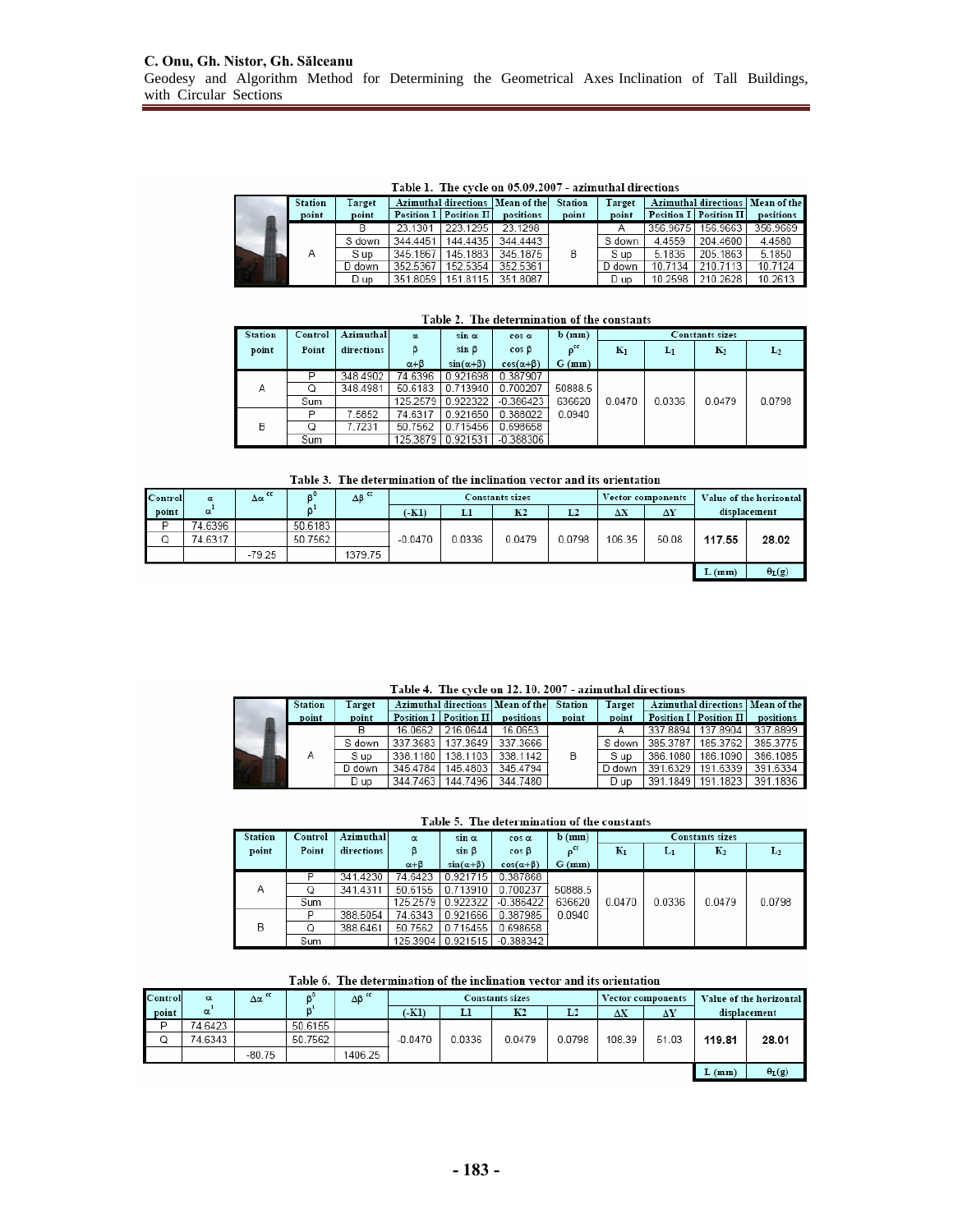Figure 2 shows the chimney inclination vector and the orientation of the inclination direction against the X-axis of the chosen system of axes.



Fig. 2. The inclination vector and its orientation

#### **3. Assessment of the results accuracy**

In order to assess the results accuracy, it is premised that the sizes  $K_1$ ,  $L_1$ ,  $K_2$  and  $L_2$ are constant for all the cycles of measurements, and the measurement errors of the angular differences have a fundamental influence on the results. The squares of the mean errors of the inclination vector components are expressed using simplified formulae [1], calculated in accordance with the variable sizes of the angular differences,  $\Delta \alpha^{cc}$  and  $\Delta \beta^{cc}$ . Therefore:

$$
s_{\Delta X}^2 = K_2^2 \, s_{\Delta \alpha}^2 + L_2^2 \, s_{\Delta \beta}^2 \tag{12}
$$

$$
s_{\Delta Y}^2 = K_1^2 \, s_{\Delta \alpha}^2 + L_1^2 \, s_{\Delta \beta}^2 \quad , \tag{13}
$$

where the squares of the angular differences errors depend on the errors of the horizontal angles measured from the station points:

$$
s_{\Delta a}^2 = s_{\alpha_p}^2 + s_{\alpha_p}^2, \quad s_{\Delta \beta}^2 = s_{\beta_p}^2 + s_{\beta_q}^2 \quad . \tag{14}
$$

The square mean error of the inclination vector will be calculated by the relation

$$
s_L = \pm \sqrt{s_{\Delta X}^2 + s_{\Delta Y}^2} \tag{15}
$$

The angles measured in the station points being obtained with the same accuracy, the angular differences will have the errors: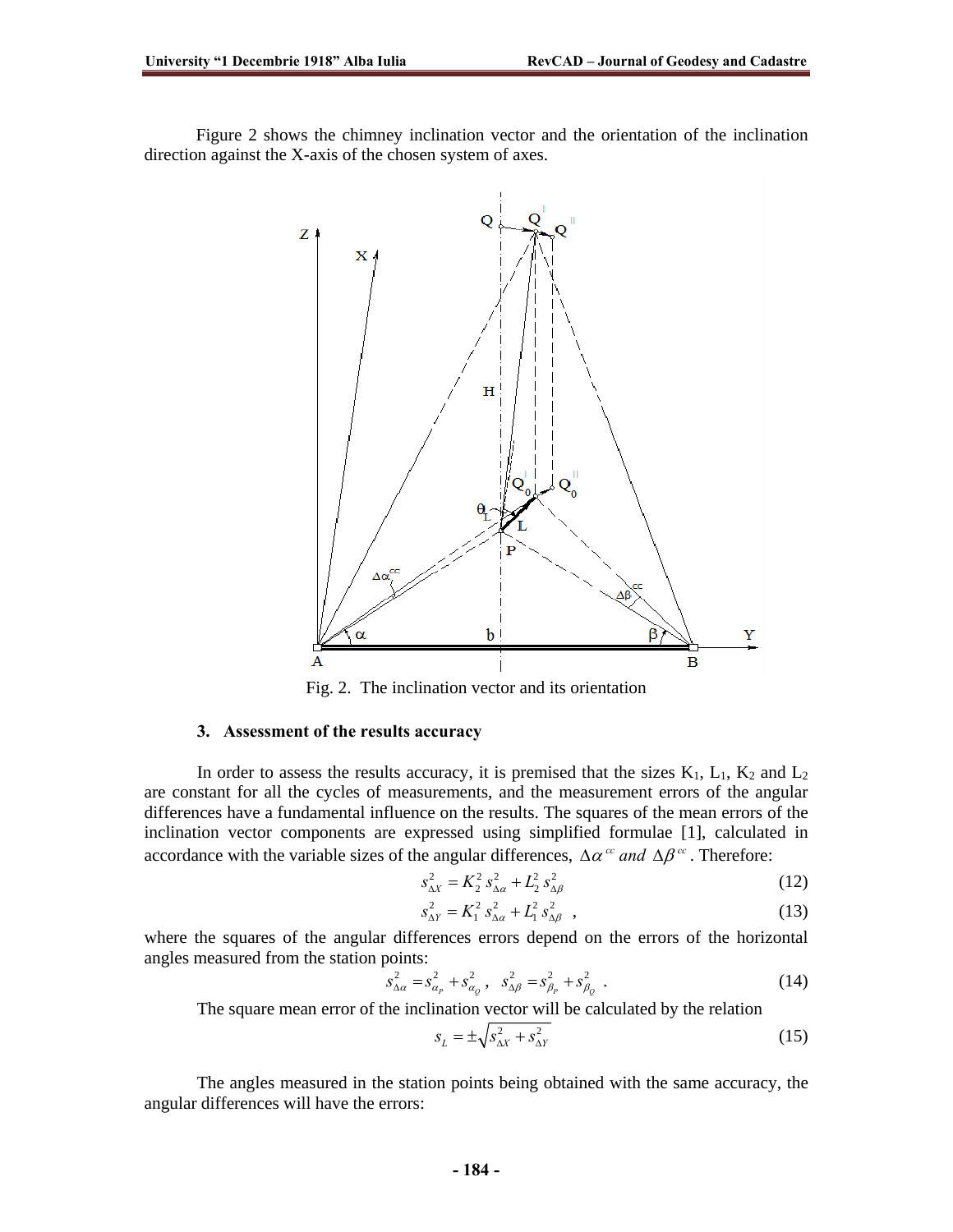**C. Onu, Gh. Nistor, Gh. Sălceanu**  Geodesy and Algorithm Method for Determining the Geometrical Axes Inclination of Tall Buildings, with Circular Sections

$$
s_{\Delta a} \approx s_{\Delta \beta} \approx \pm s_{\alpha} \sqrt{2} \quad . \tag{16}
$$

In this case, the mean square error of the chimney inclination vector will be calculated by the relation:

$$
s_L = \pm s_{\Delta\alpha} \sqrt{K_1^2 + K_2^2 + L_1^2 + L_2^2} \quad , \tag{17}
$$

with a value  $s_L = \pm 0.68$  *mm*.

The confidence interval, within whose limits the real inclination vector size will be situated, with a probability of  $P = 68.3\%$ , will be expressed by the following double inequality:

$$
L - s_L \le \overline{L}_{\text{ss},\text{ss}} \le L + s_L \tag{18}
$$

#### **4. Determination of the chimney height**

The unknown chimney height, necessary for the rehabilitation works, can be determined either from one or both station points, in order to control the determination and to obtain a superior accuracy of the determined value. The determination of the chimney height from one station point, for example A, is performed as follows [3] (Figure 3):



Fig. 3. Determination of the chimney height

The total station is installed in the point A and centred while aiming at the middle of chimney, to the upper part Q, and reading the zenith angle,  $Z_0$ . The field glass is tilted, aiming at point P, from the base of the chimney, while reading the zenith angle  $Z_{P}$ . Each time, the